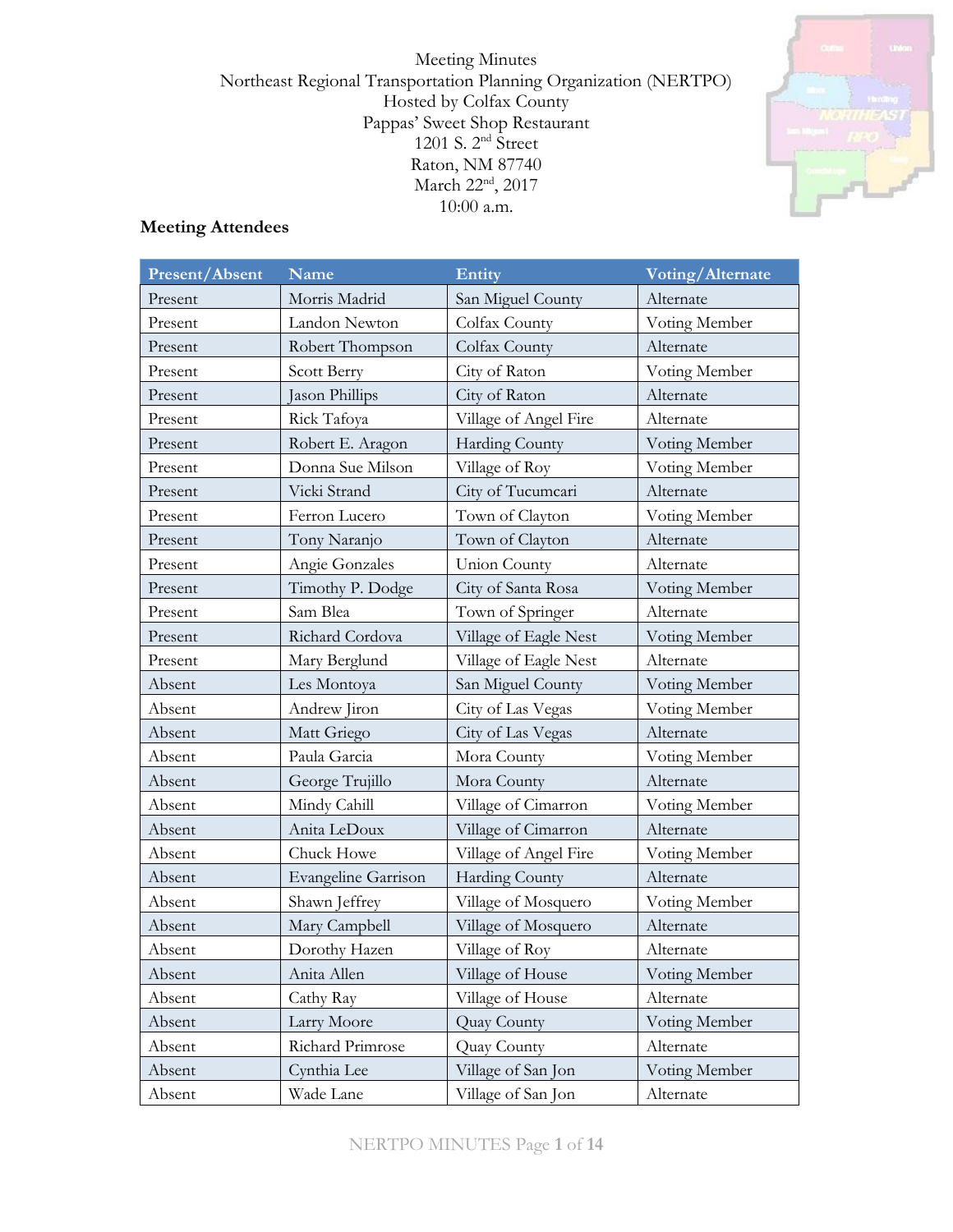|        |                   |                        |               | <b>Uniter</b>  |
|--------|-------------------|------------------------|---------------|----------------|
| Absent | Doug Powers       | City of Tucumcari      | Voting Member |                |
| Absent | Walter Hall       | Union County           | Voting Member |                |
| Absent | Lee Dixon         | Village of Des Moines  | Voting Member | <b>Handbug</b> |
| Absent | Scott Warner      | Village of Des Moines  | Alternate     |                |
| Absent | None              | Village of Pecos       | Voting Member |                |
| Absent | None              | Village of Pecos       | Alternate     | <b>PL</b>      |
| Absent | Diane Brown       | Village of Folsom      | Voting Member |                |
| Absent | Mike Schoonover   | Village of Folsom      | Alternate     |                |
| Absent | Mignon Saddoris   | Village of Grenville   | Voting Member |                |
| Absent | Lynn Wiseman      | Village of Grenville   | Alternate     |                |
| Absent | Larry Wallin      | Village of Logan       | Voting Member |                |
| Absent | Russell Feerer    | Village of Logan       | Alternate     |                |
| Absent | Charles Garcia    | City of Santa Rosa     | Alternate     |                |
| Absent | George Dodge Jr.  | Guadalupe County       | Voting Member |                |
| Absent | Monica Abeyta     | Guadalupe County       | Alternate     |                |
| Absent | Fernando Garcia   | Town of Springer       | Voting Member |                |
| Absent | Don Flynn         | Village of Maxwell     | Voting Member |                |
| Absent | Joanna Taylor     | Village of Maxwell     | Alternate     |                |
| Absent | Laudente Quintana | Village of Wagon Mound | Voting Member |                |
| Absent | Nora Sanchez      | Village of Wagon Mound | Alternate     |                |

# **New Mexico Department of Transportation (NMDOT) and Planners**

John Herrera – NMDOT District IV Local Government Road Fund (LGRF) Coordinator Yvonne Aragon – NMDOT District IV Public Information Officer Dolores Gonzales – North Central NM Economic Development District (NCNMEDD) Dennis Salazar – NCNMEDD Eric Ghahate – NCNMEDD Vincent M. Soule – EPGOG

# **Guests**

Ralph Lopez – City of Tucumcari Brandy Sanchez – City of Las Vegas Daniel Gurule – City of Las Vegas Danica Gonzales – City of Santa Rosa Glen Stevens – Colfax County Tim Herfel – Village of Angel Fire, Economic Development Richard Arguello – Union County Community Development Corp. Ferdinand Garcia – Golden Spread Vanita Menapace – Village of Mosquero Jonni Valdez-Silva – Colfax County Johanna Nelson – NM Economic Development Department

# **I. Call to Order**

The Meeting was called to order at 10:00 AM by Chairman Richard Cordova.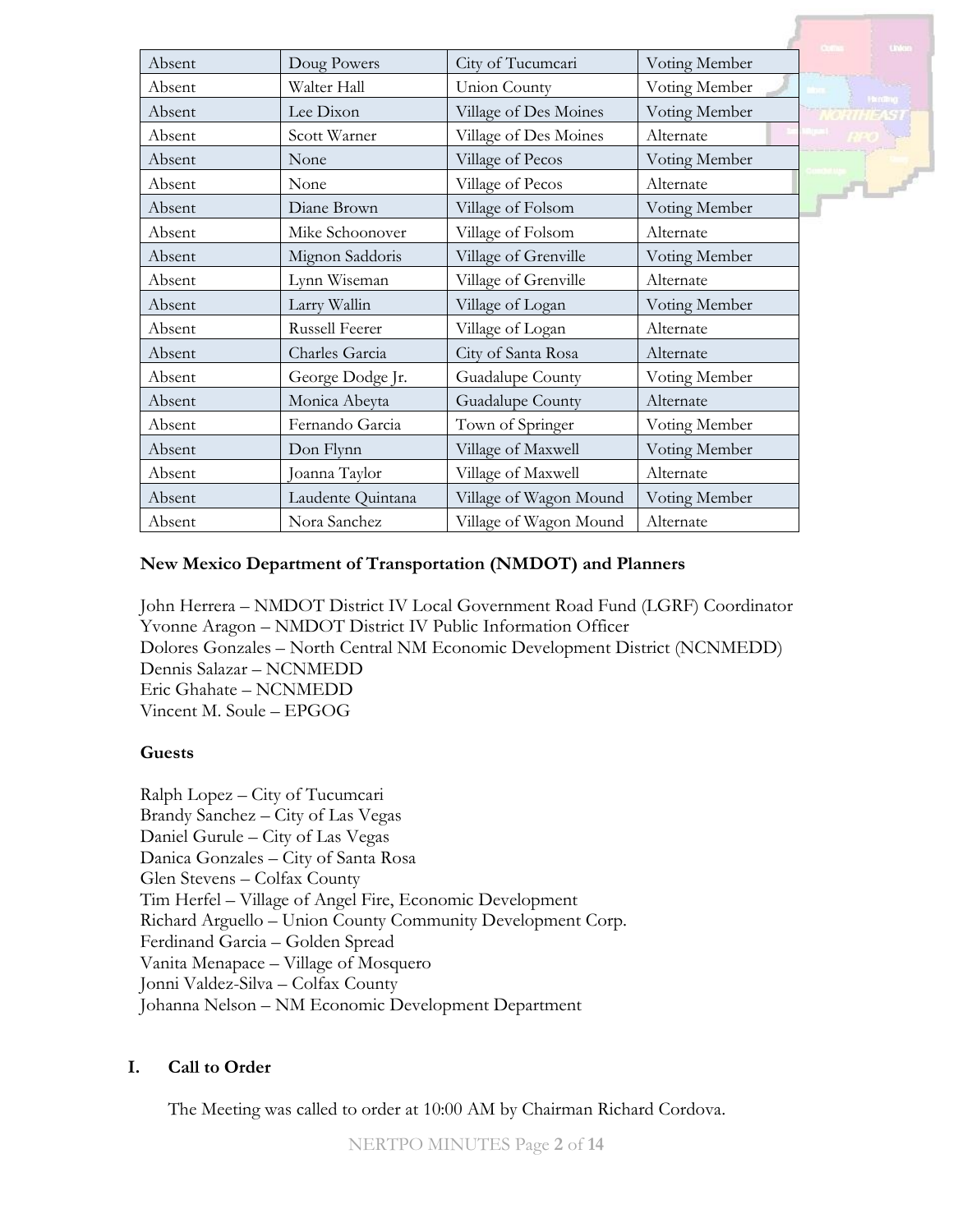# **II. Pledge of Allegiance/New Mexico State Flag**

The Pledge of Allegiance and the salute to the New Mexico State Flag was led by Landon Newton of Colfax County.

### **III. Welcome**

Chairman Richard Cordova welcomed everyone to the City of Raton and Colfax County. Landon Newton of Colfax County welcomed everyone to Raton and Colfax County. Gratitude was given to the sponsors of the lunch, who have done and continue to do great work for the County, and to all those attending. Mr. Newton has served for NERTPO for over four years and has enjoyed his time with the organization and all it does. Mr. Newton introduced the Colfax County staff present and spoke to the extent and quality work they all do for the County and the community. Chairman Cordova thanked the County for their assistance and support of the meeting. Individual introductions were conducted by all in attendance.

# **IV. Approval of Agenda**

Motion to approve the agenda: Landon Newton – Colfax County Second: Donna Sue Milson – Village of Roy No opposition was voiced. Motion passed.

# **V. Approval of Minutes**

- a. Nov.  $16<sup>th</sup>$ ,  $2016$  City of Las Vegas
- b. Feb.  $15<sup>th</sup>$ , 2017 Village of Angel Fire

Motion to approve the minutes: Tony Naranjo – Town of Clayton Second: Landon Newton – Colfax County No opposition was voiced. Motion passed.

# **VI. NMDOT District Four Update/ NMDOT Staff** (Mr. David Trujillo-District Four Engineer and Staff)

Mr. David Trujillo could not make the meeting due to unforeseen circumstances. Ms. Yvonne Aragon, Public Information Officer for NMDOT District IV, gave an update for Mr. David Trujillo.

On NM 434 – there is a lot of work happening here. There is a 10ft width restriction on the road which can affect the camp ground access. An alternate route will have to be used to access the camp grounds.

Other projects are going on around the district such as bridges and roads, but nothing is as major as NM 434 currently.

Chairman Cordova voiced that there was a complaint in regards to the stop lights on NM 434 not working correctly. Ms. Aragon noted the complaint and stated that the red light duration will be a length one due to the total length of the project. It was warned

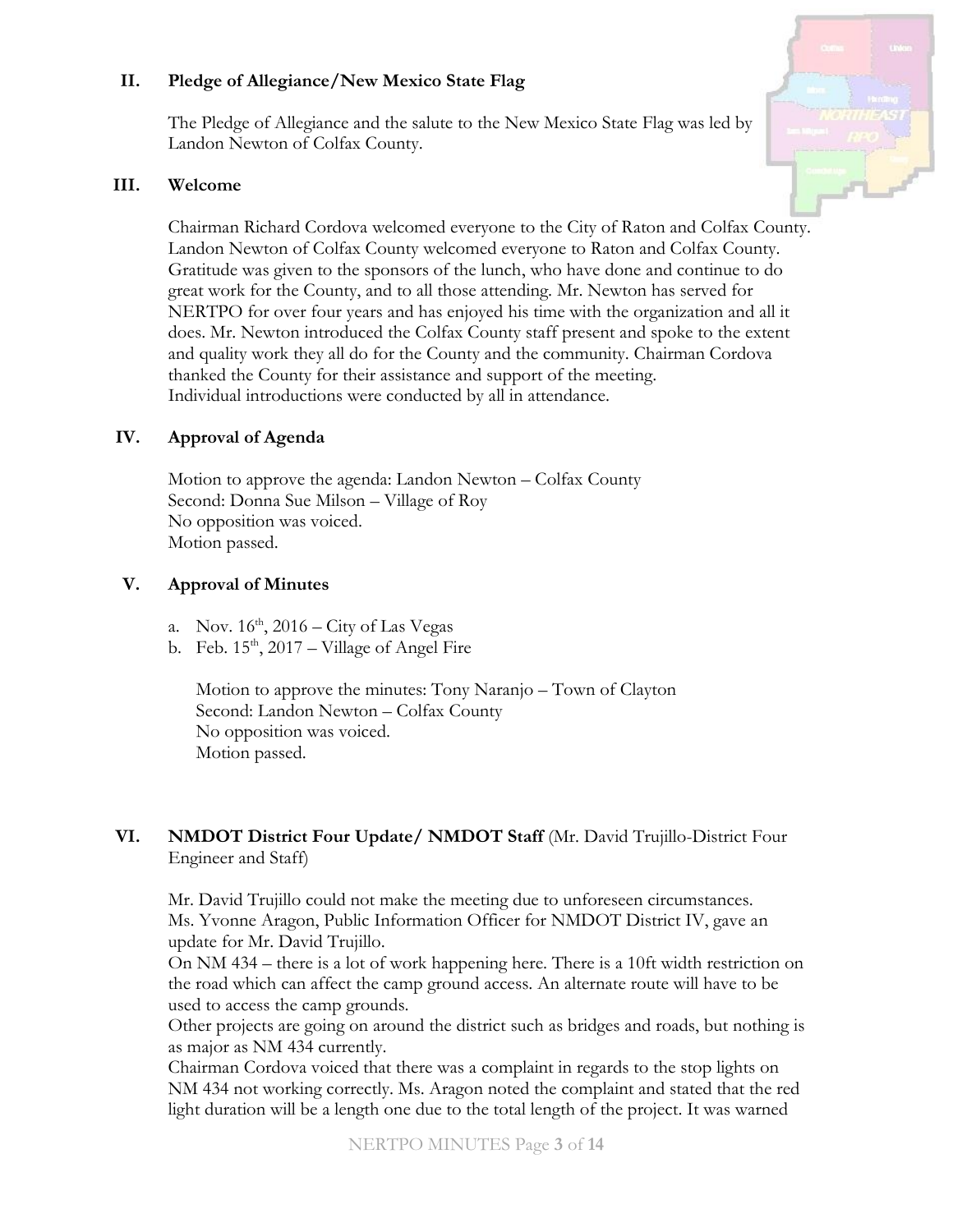that all travelers of the road should adhere to the red light and stop until green, because two vehicles could meet up in between the project path and one will have to back up to give the other access. Ms. Aragon stated that she will check with it and make sure the lights are working correctly.

Ms. Aragon announced that last week was the memorial wall for those NMDOT staff members that have been killed in a tragic accident last year. Those passed due to the accident were recognized at the state legislature.

John Herrera, LGRF Coordinator for NMDOT District IV, announced the deadline for LGRF has passed and will be announced. Pay requests need to be submitted as soon as possible. The STIP Amendment changes were submitted and will be announced next month.

Chairman Cordova stated that Chuck Howe of Angel Fire had a concern about NM 434: the strips are gone. The Police Department has a concern about it as well. Mr. Herrera stated that he will look into the issue.

**VII. Presentation:** New Mexico FUNDIT (Johanna Nelson – NM Economic Development Department)

The following presentation was given by Ms. Johanna Nelson from the NM Economic Development Department: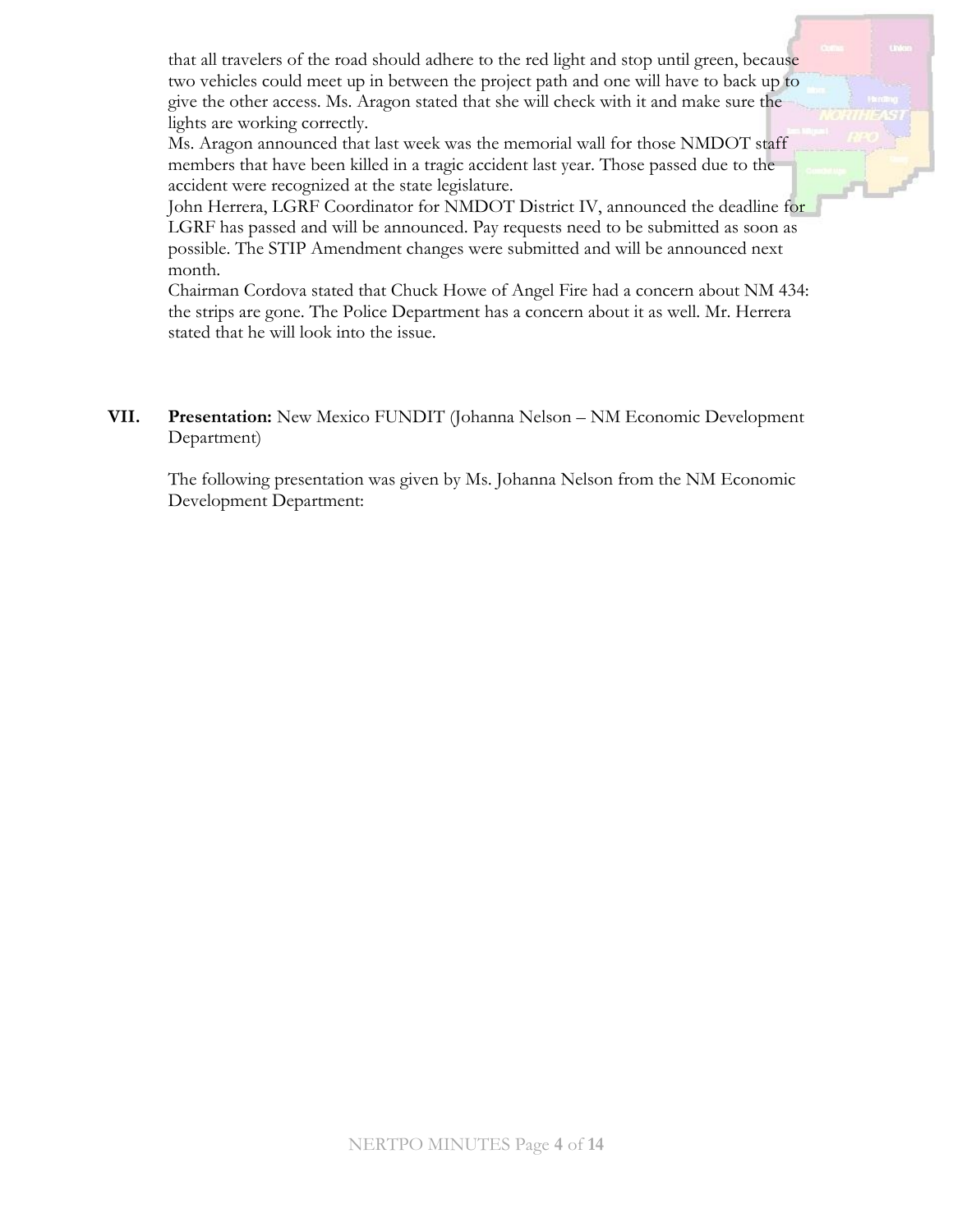

# **New Mexico Economic Development Department's Use of RISTRA: FUNDIT & LEDA**

Johanna Nelson, Finance Development Specialist, New Mexico Economic Development Dept.

# **FUNDIT**

- O Informal group of over 13 agencies (state and federal)
- Meet bi-monthly to discuss community economic development and infrastructure projects
- Acts as a brainstorming session or think tank to help communities find funding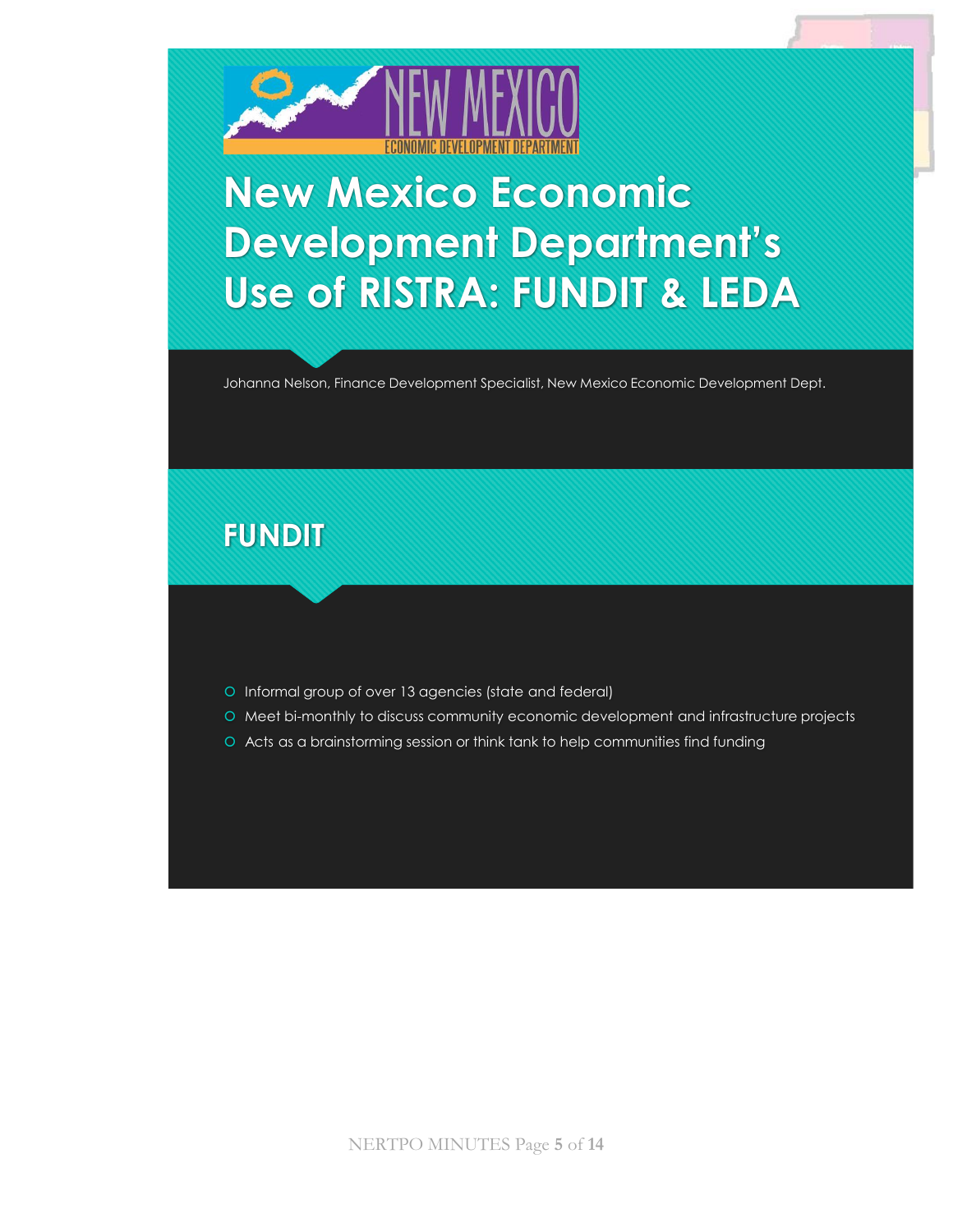- Goals of FUNDIT are very similar to RISTRA, we want:
	- *To empower communities with information*
	- *To connect communities by sharing experiences and communication*
	- *To connect communities to resources*

# **FUNDIT on RISTRA Project**

 http://www.ristraproj ect.com/projects?sit  $e = 2215$ 

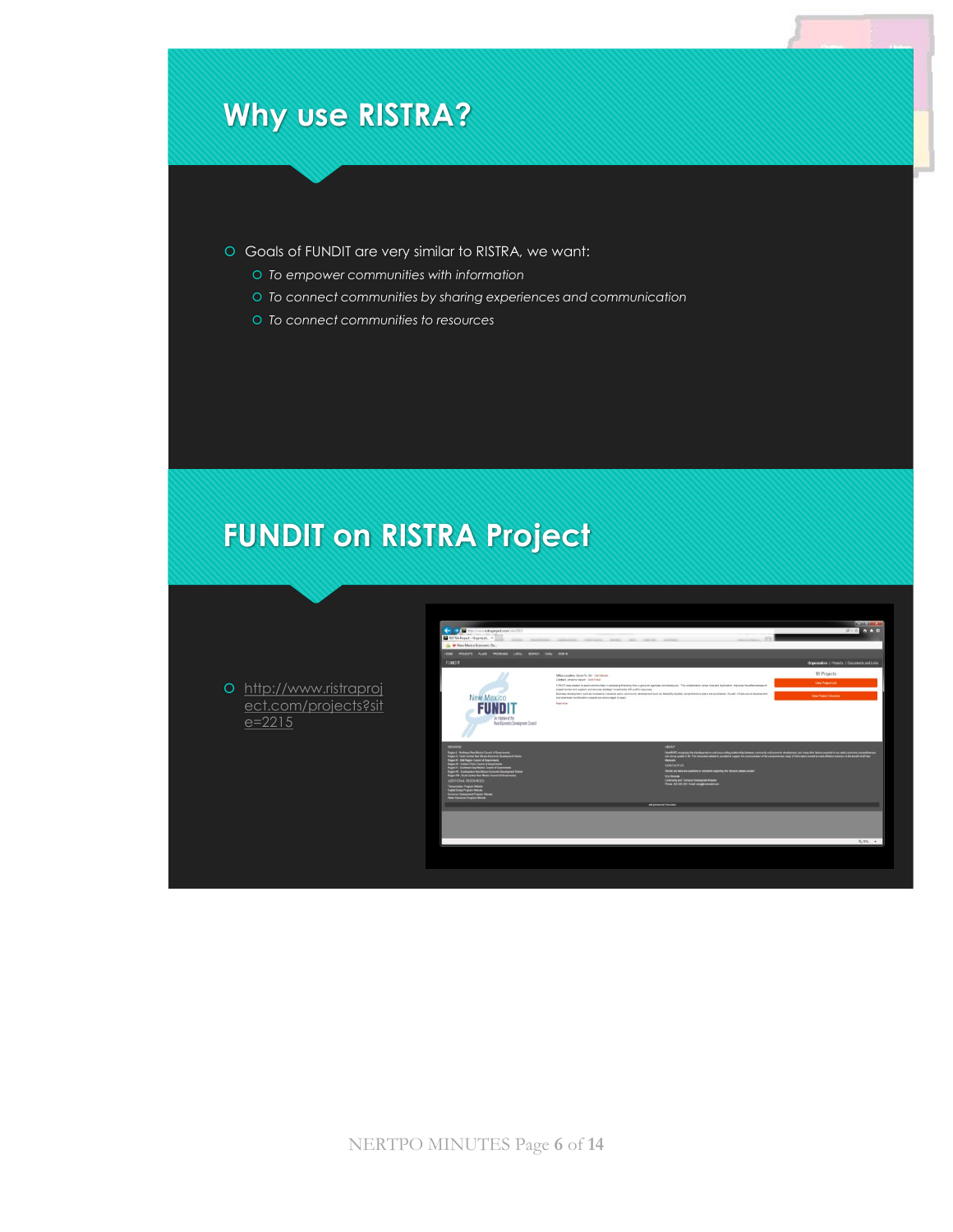# **NERTPO MINUTES Page 7 of 14**<br>
NERTPO MINUTES Page 7 of 14<br>
NERTPO MINUTES Page 7 of 14<br>
NERTPO MINUTES Page 7 of 14<br>
NERTPO MINUTES Page 7 of 14<br>
NERTPO MINUTES Page 7 of 14<br>
NERTPO MINUTES Page 7 of 14<br>
NERTPO MINUTES P

### • New Mexico's "closing fund"

- LEDA using the following guidelines:
	- Due diligence process to verify minimal risk to state
	- Project must be fully-funded and shovel ready Funding through LEDA must complete project and allow company to hire
	-
	- Economic base business EDD target industry clusters: Aerospace & defense
	- Advanced manufacturing
	- O Back office & technical support
	- O Digital & emerging media O Energy
- O Food processing
- Logistics, distribution & transportation
	- O No retail projects with state funds.
- Must create permanent, full-time, private-sector jobs No government facilities or government job Goal: 10 to 1 ratio of private investment to LEDA funds Must be demonstrated competition for the project from out of state
	- Equal consideration will be given to competing businesses
	- Project's environmental footprint will be considered
	- Not for venture capital or seed funding
	- O Won't replace the traditional capital outlay process
	- Competitive wages that support New Mexico families

# **LEDA Goals**

- Public funds which are highly scrutinized, transparency is important
- Many players at the table, we need to be on the same page, especially those in the same region
- O There are many legal documents which are requested often
- Political representatives want to quickly be able to see where the LEDA projects are happening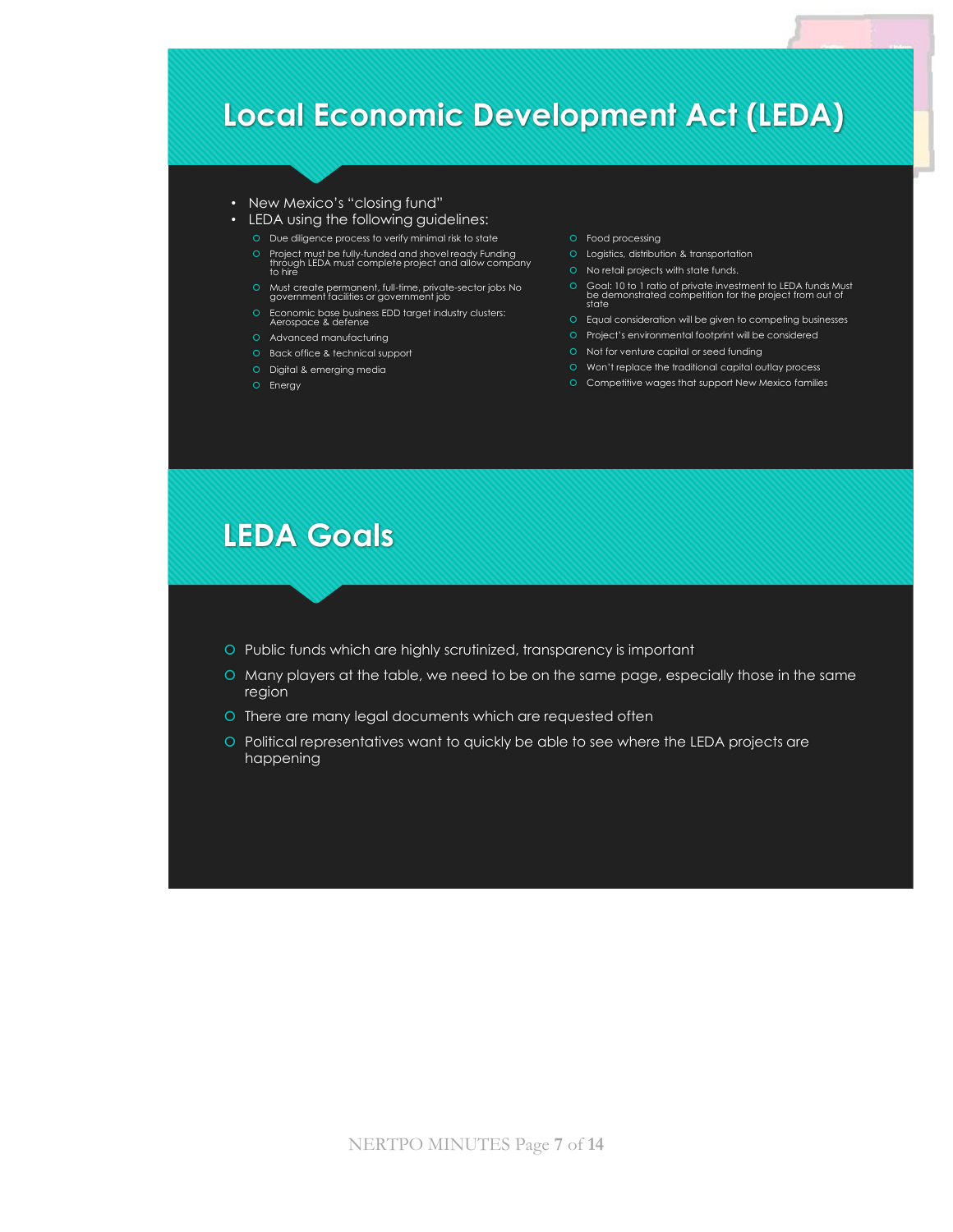• http://www.ristraproject.com/project s?site=2207





Johanna Nelson Finance Development Specialist 505-827-0264 Johanna.nelson@state.nm.us

Due to the common goals of RISTRA and NM FUNDIT, they are working together to streamline their objectives.

It is encouraged to access RISTRA and look at all the projects currently uploaded on the website.

FUNDIT is also using RISTRA to track LEDA projects.

Utilizing RISTRA will allow all the public access to see all projects. This also allows some misinformation or beliefs to be clarified.

Ferdinand Garcia with Golden Spread asked Ms. Nelson about public transit funding opportunities. Ms. Nelson stated that there are some opportunities via FUNDIT for public transit funding. It was stated that FUNDIT does not have funding; it is based on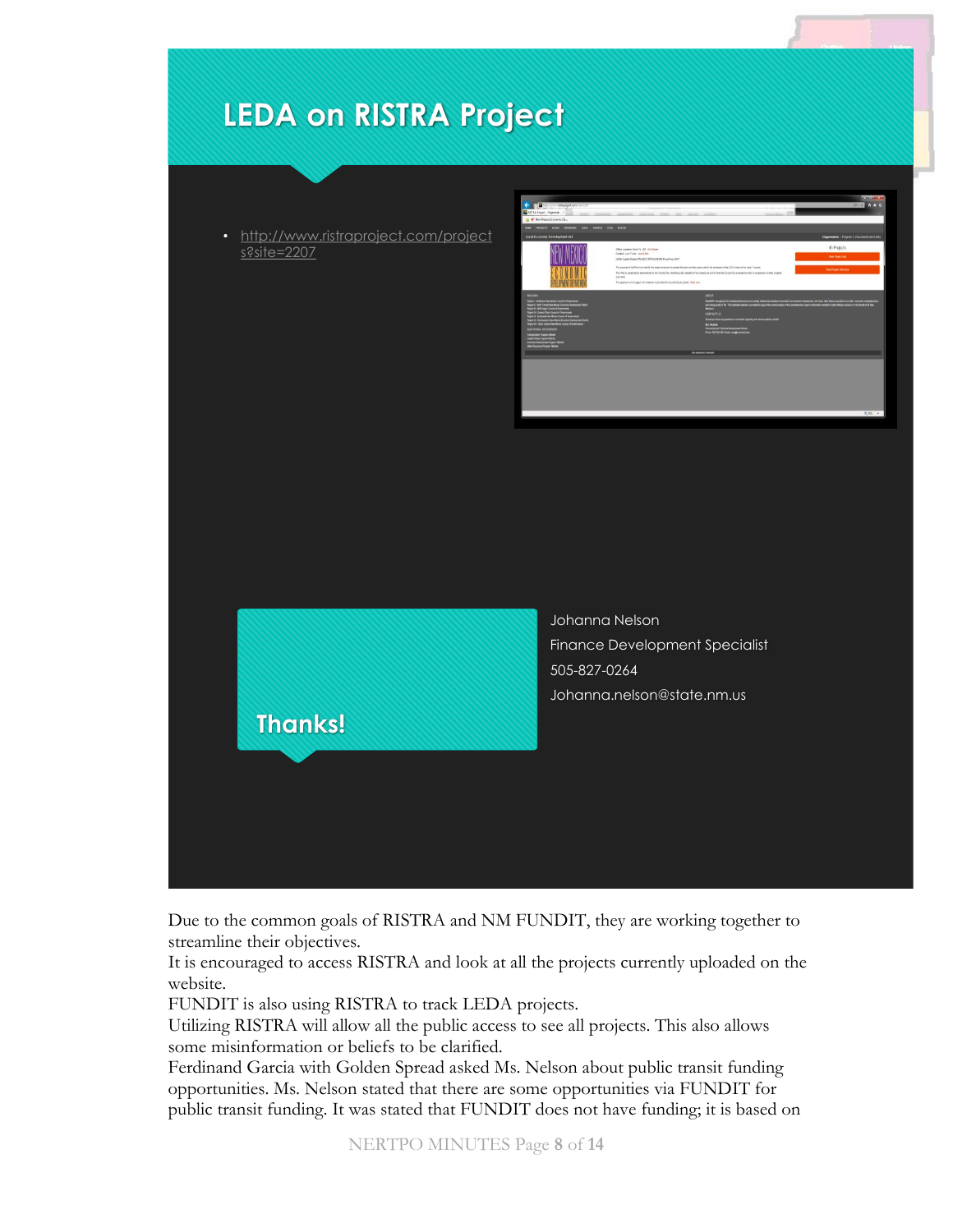the different entities that are part of the group. There was a project in Gallup that was done – a rails spur type of project. Ms. Nelson said she would be the point of contact for assistance with finding funds. Projects should not be in the "idea" phase. Nonprofits may apply. All applications will be vetted prior to submissions.

Dolores Gonzales of NCNMEDD asked about how the current state fiscal atmosphere will affect NM FUNDIT. Ms. Nelson stated that it will be an interesting procedure and that NM FUNDIT plan to meet and discuss the issues that may arise.

NM FUNDIT meets six times a year, usually in Albuquerque. The next meeting will be April  $25<sup>th</sup>$  in Santa Fe, NM. The meetings are open meetings. The meeting will be in the Bataan building.

FUNDIT and NewMARC are working together to have a matrix for the public to input info concerning potential projects and identify potential funding that may be available. Ms. Nelson sated that the vetting procedure is a presentation similar to a sales pitch. Meeting for FUNDIT is also a great way to network with others.

Eric Ghahate of NCNMEDD stated that due to the nature of the multilayer projects, the resources of FUNDIT and RISTRA are beneficial to the entities.

Mr. Ghahate stated that some new information that can be learned through all these resources have led to new info such as CDBG funds being used as a match against federal funding. Such new information can lead to finding better loan rates.

Ms. Nelson stated that the process is not as cut and dry as may seem, but as soon as the project is planned, the project is closely tracked.

Some projects have received funding from unsuspected sources such as some transportation projects gaining some support from the Environment Department.

**VIII. Discussion**: Project Status update (Local Government Members)

# **IX. Discussion/Approval**: First Quarterly Report (NERTPO Planners)

Dolores Gonzales of NCNMEDD stated the multiple functions of the reports and how the planners report actions and time on the reports in an intricate spreadsheet. Ms. Gonzales stated that she and Eric Ghahate have discussed how the hours have been budgeted compared to actual hours. This will lead to an amendment for the NERTPO committee to pass later in the future.

Ms. Gonzales stated that Mr. Ghahate has designed a map of funding for NMDOT to show how money is budgeted. All money from NMDOT is required match. Mr. Ghahate stated the tediousness of reporting to a federal entity such as USDOT. Budgeted time was typically used up in administration and there is desire to get away from that and focus on other tasks needed. All members have a say on how planners spend their time and are encouraged to give any suggestions if any are need. Mr. Ghahate stated that RTPOs are sometimes confused as a funding source, but RTPOs are planning organizations. NMDOT is giving planners and RTPOs more say in what is best for the regions and in other aspects of the RTPO. It was encouraged that members give any input or suggestions as needed that members feel best fits the

organization. All input is important to us.

Vincent Soule with EPCOG stated the difference between reporting for EPCOG since EPCOG is over two RTPOs.

Functions have had more activity than others, so an amendment will be suggested. Since EPCOG reports to two RTPOs, EPCOG will have to have both RTPOs to approve an amendment to the budgeted hours , which poses a slight problem as SERTPO does not met as regularly as NERTPO. Some hours reported have been moved around to more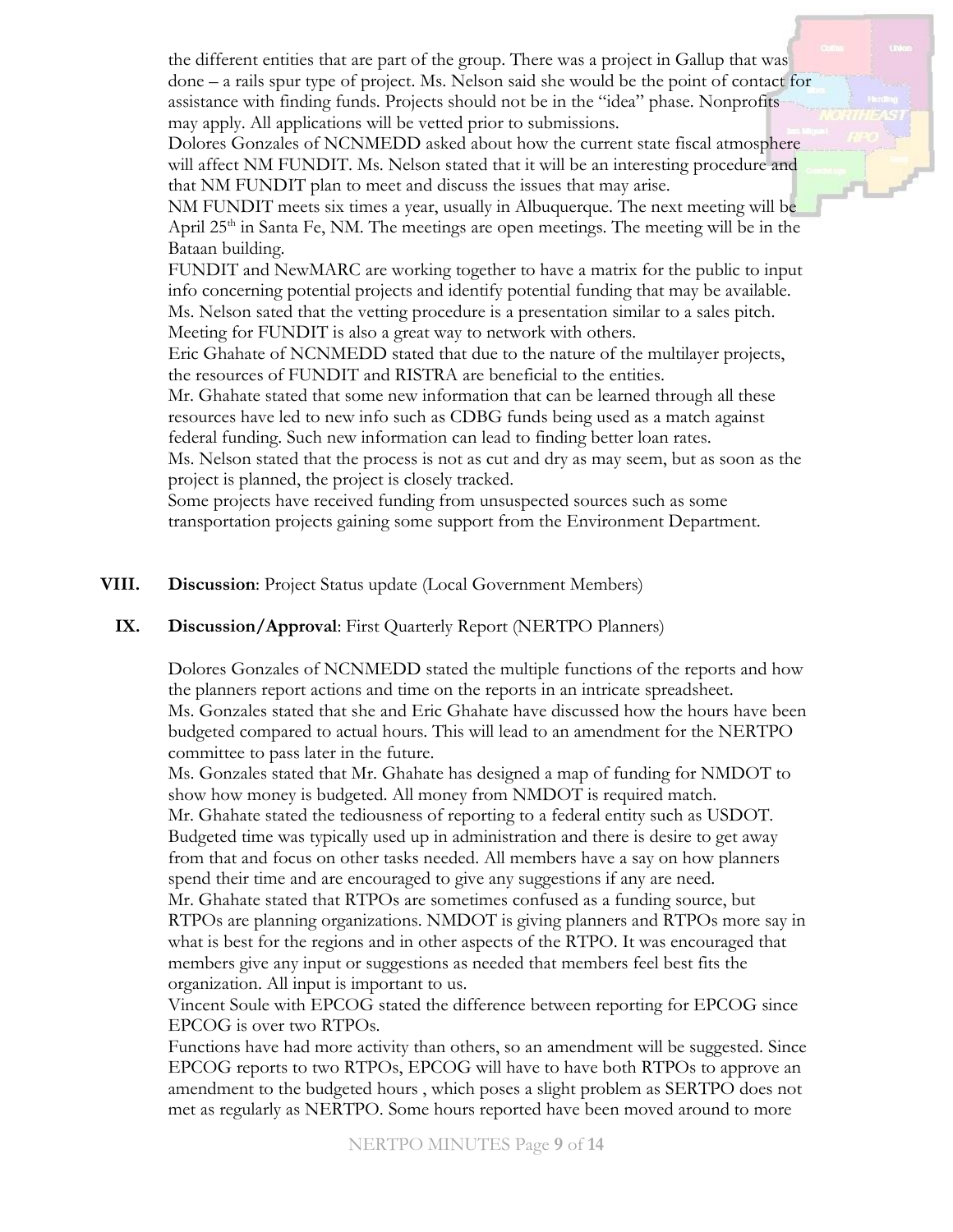appropriate tasks in an effort not to duplicate hours. Some traffic counting has been done for SERTPO, which provides a great amount of data. March marks the end of the second federal fiscal year. Audits for EPCOG came back clean for this year. Both Ms. Gonzales and Mr. Soule stood for questions. None were posed.

# **X. Update from the NERTPO Planners/Program Managers**

Vincent Soule gave the following report:

- Conferences:
	- o NADO Rural Transportation Conference
		- **•** Denver, CO : June  $28^{\text{th}} 30^{\text{th}}$
		- Pricing from \$325-\$350
	- o APA Planning Conference
		- $\blacksquare$  May 6<sup>th</sup> 9<sup>th</sup> in New York City
		- Nonmembers: \$1,050
	- o ADA & Title VI Training in Albuquerque
		- FREE
		- $\blacksquare$  April  $18^{\text{th}} 19^{\text{th}}$
		- Planners are attending. Please attend.
- Some ADA and Title VI Plans have been submitted but not all. Please keep in contact with respective planner and NMDOT as money can be interrupted and ceased.
	- o Some are excused from the ADA plan because they employ less than fifty.
		- Submit a letter for excusal with proof.
- LGRF Deadline has passed
- TAP/RTP has yet to announce awards. Will keep updated.
- **NMDOT** Transportation Commission Meeting in District IV
	- o May 18th in Las Vegas, NM
	- o 8:30 AM

I was suggested that members be preset to the Transportation Commission meeting in District IV to represent the NERTPO group and support NMDOT District IV. Chairman Cordova asked planners to send out an email to see how many people may attend.

 The Federal budget from the President of the US was recently released. This budget outline released is dubbed the America First Budget outline. It is only a budget suggestion from the Executive Branch. There are a couple cuts that may affect NM in some areas:

- **USDOT** 
	- o Total cut of \$2.4 billion or 13% decrease
	- o Federal Aviation Administration is suggested to move into the private sector with concerns to Air Traffic Control
	- o Amtrak suggested to be terminated
	- o Limit funding for Federal Transit Administration's Capital Investment Program (New Starts) to only existing full funded grants or agreements
	- o Elimination of the Essential Air Service program
		- This is a subsidizing program for rural airports
		- It is suggested that those airports that utilize this program be defunded and that the communities that utilize them may go to major airports nearby instead.
		- This will affect three airports in NM: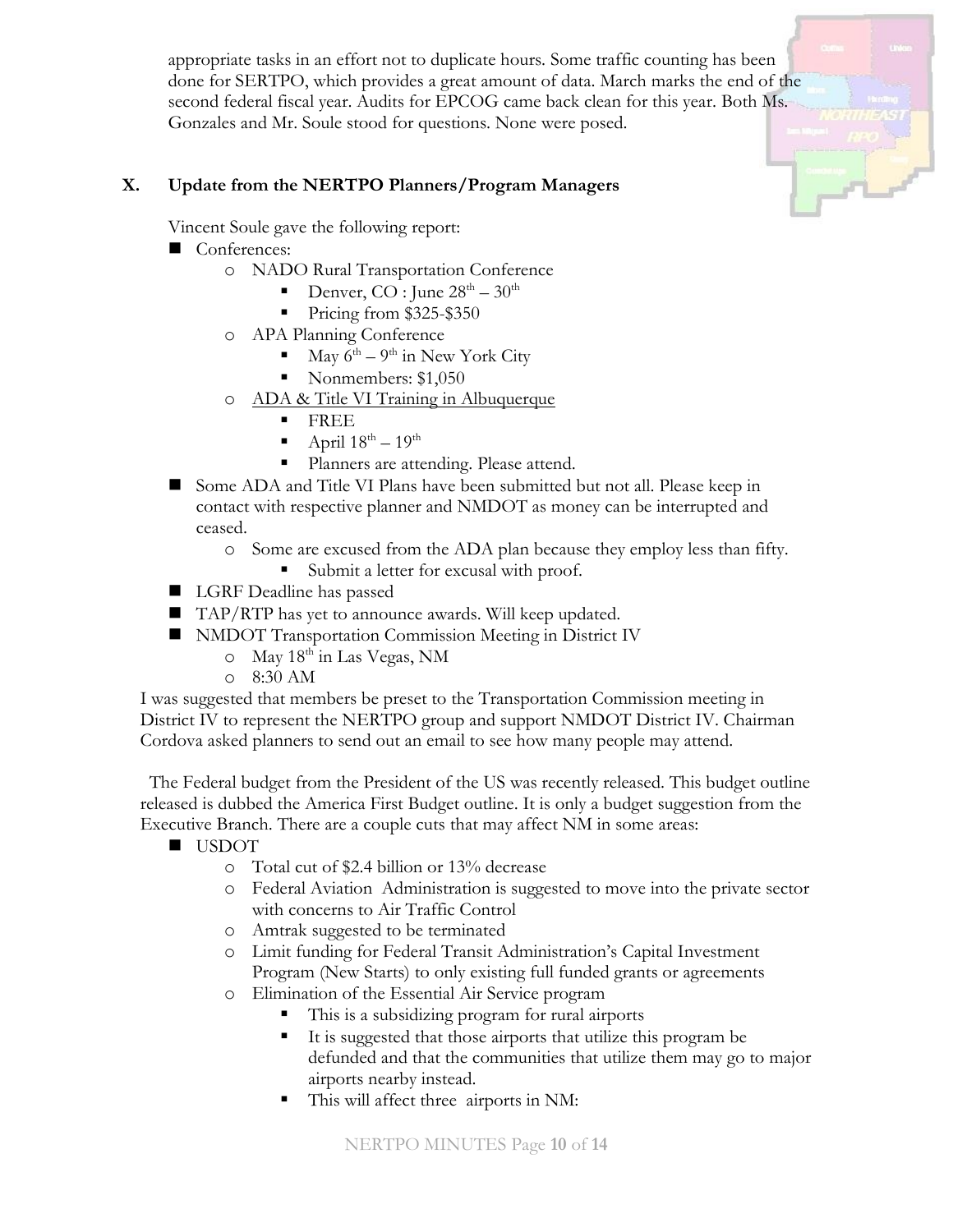- Clovis (\$3,184,393 loss),
- Carlsbad (\$2,410,695 loss),
- And Silver City/Hurley/Deming (3\$3,285,885 loss) airports.
- Total cut is \$175 million
- o TIGER Grant elimination
	- Rational for elimination is that applicants may apply to other grants
	- This is a \$499 million cut
- Economic Development Department is suggested to be eliminated
	- o Rationale is that the department duplicates other departments
- **Elimination of the Minority Business Development Agency** 
	- o Rationale is that the agency duplicates the Small Business Development Center efforts
- In Health and Human Services:
	- o Elimination of the Low Income Home Energy Assistance Program (LIEAHP)
- $\blacksquare$  In HUD:
	- o Elimination of CDBG
		- Rational is that State and local governments should support themselves without the assistance of CDBG and that the program does not target the poor well
	- o Section 4 funding elimination
		- This would affect Habitat 4 Humanity International
- Elimination of the Water and Wastewater loan and grant program
	- o Rationale is that the program is duplicative of others.

Mr. Soule suggested that all members read through the whole budget as many more programs are expected to be cut. It was stated that not the entire budget is bad, but it will affect NM and our rural communities. The budget seeks to move the states, local governments, and the private sectors to be shareholders and investors within their states. It also suggests that more projects may rely on the philanthropic nature of businesses. It was clarified that these are eliminations and not consolidations, which means that funding will become significantly more competitive than it is now. It was suggested that all members read the whole budget to get the whole picture and see the rationale for each budget change, which are many.

Chairman Cordova stated that the whole outline is not completely bad and supports some changes, but the overall budget is extremely bad for rural areas such as those here in NERTPO and NM. The Chairman suggested that all members contact their elected leaders and voice their concerns about the budget outline. More research and data will be gathered about the budget outline and its effects on the NM communities. Mr. Soule stated that this budget outline is a suggestion to congress from the president and that the final decision on the budget will lie with Congress and not the President. Mr. Soule stood for any questions. None posed.

Dolores Gonzales of NCNMEDD gave the following update:

- Ms. Gonzales introduced NCNMEDD's new staff member, Dennis Salazar.
- Mr. Salazar was welcomed by all present and gave a background of himself:
	- o Mr. Salazar worked with NCNMEDD for about a year,
	- o He has recently transferred over to community development,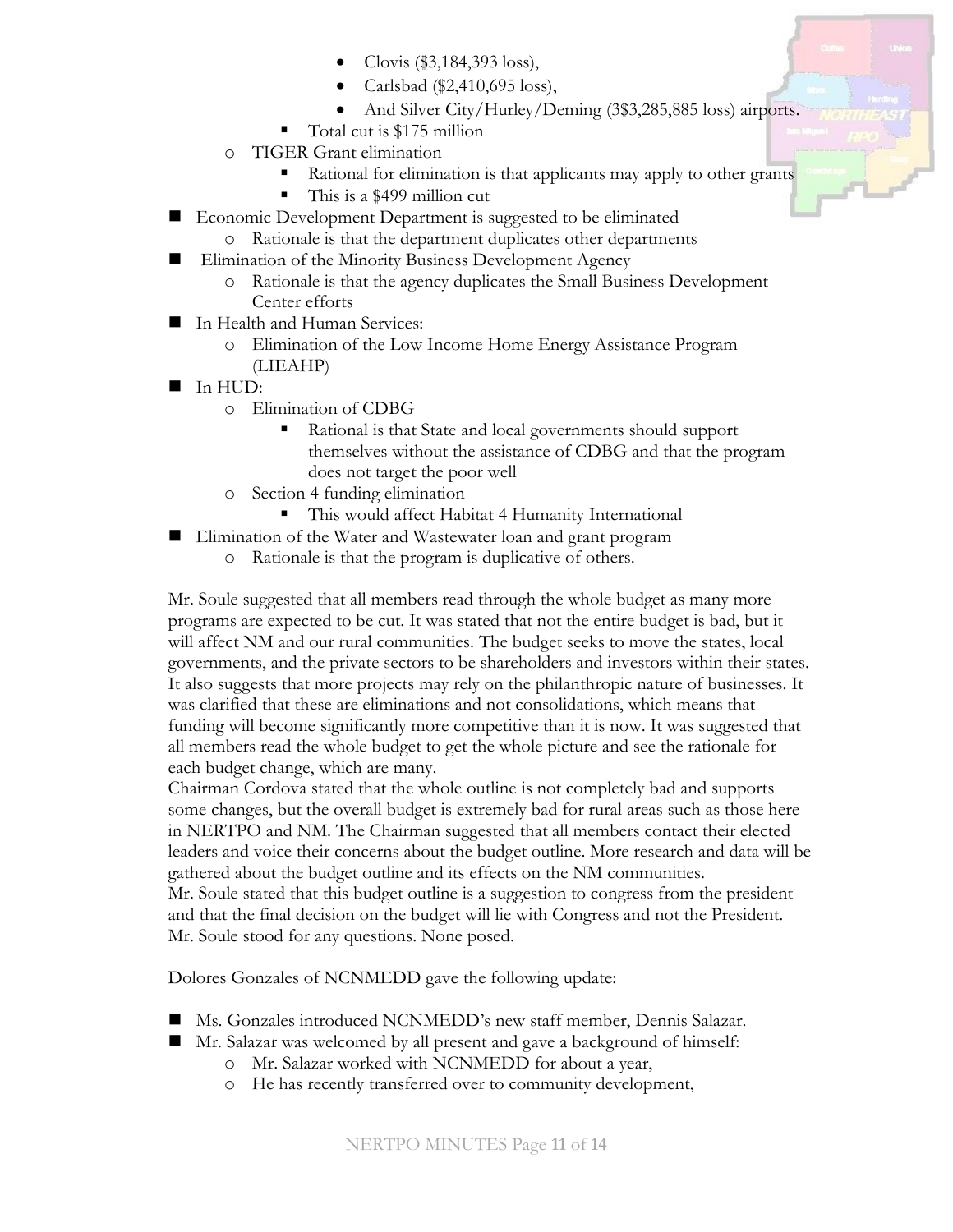- o He serves as a city councilman for the City of Esponola where he originates from,
- o He has been councilman for about fourteen years,
- o He is on the board of directors for the regional transit district as the treasurer,
- o Transportation is something near and dear to him.
- All welcomed him and Mr. Salazar thanked all for the warm welcome.
- Ms. Gonzales provided a state legislature update to the members that was provided by the Northwest Council of Governments:
	- o The Governor will be calling a special session because she was not satisfied with the legislature's approach to the budget;
	- o The Local Option Fuel (HB63) tax has been passed and may be pulled from the legislature website;
	- o The Increased Weight Distance Tax permit fee and Motor Vehicle Excise Tax (HB202); and
	- o An increase gas and fuels taxes (HB202).
- For Capital outlay:
	- o Reauthorized about 126 projects,
	- o Some may have changed to different agencies or requested extension,
	- o SB452 allocated about \$36 million in severance tax bonds but have suspended the Water Trust projects for a year for about \$10.1 million – this will be used to support school districts and charter schools,
- It does not look like NERTPO region was affected too much
- Transportation: multiple airports will receive some monies
- **Planners attend Transportation Day at the Capitol and were shocked at the low** traffic of people as what may be due to our low budget
- The session was not as active as usual
- An April letter will be sent out to entities for member assignment
- Title VI Training will be in Albuquerque
- Safety Target Workshop will be held for NMDOT on April  $5<sup>th</sup>$
- National Regional Transportation Conference is in Denver
	- o Recommended
	- $\circ$  June  $28^{\text{th}} 30\text{h}$
- NCNMEDD Insider is released
- CDBG workshop was this week
	- o CDBG deadline June 23 rd

Ms. Gonzales stood for questions. None posed.

# **XI. New Business**

A. **General Comments and Announcements from NERTPO Members and Public**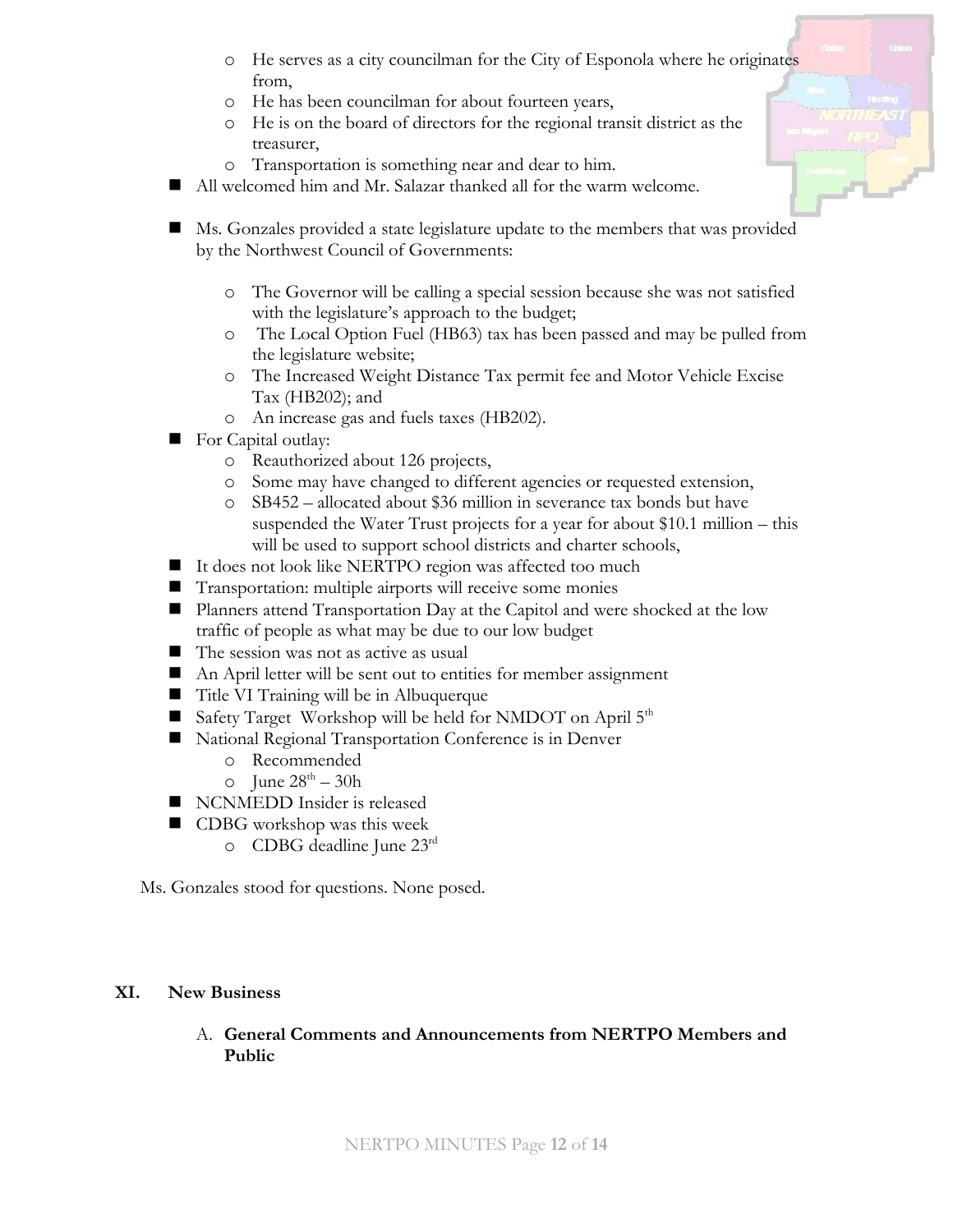Landon Newton of Colfax County asked for clarity about the ADA and Title VI plans. Ms. Gonzales clarified what the spreadsheet notates which entities are compliant with federal laws concerning ADA and Title VI plans. It was stated that NMDOT is still going through plans and will contact as needed. It was suggested that Damian Segura of NMDOT be contacted in regards to the plans. Mr. Segura's contact info was distributed via email and on forms for entities to contact him as needed.

Mr. Soule stated that the form in front of the members in not a true representation of what is actually submitted to date. Some entities have submitted plans very recently and been accepted by Mr. Segura. Letters of excusal for the ADA Plan should be submitted for excusal if the entity has less than fifty employees regardless of classification. Some may have been submitted but not recorded. Please, submit them again if no response was given. Mr. Soule stated that there were issues with the City of Portales at one point for submissions, so he suggested all members CC their respective planner with their submissions so that planners may assist with any issues that may arise with submissions to NMDOT. Ms. Gonzales concurred with Mr. Soule and stressed CCing planners in the submission of ADA and Title VI.

Chairman Cordova asked for clarity on the letter submittal for excusal from ADA plans. NERTPO planers stated that it is a requirement and that the members should submit one as some who are known to have less than fifty employees have yet to be recorded as such. It was stated that Tribal Entities are the ones who are marked exempt across the board. Yvonne Aragon of NMDOT D4 stated that the concern for the lighting and timing of the lighting in NM 434 has been addressed by NMDOT. The lights were moved and timing was reset. Chairman Cordova thanked Ms. Aragon on her expeditious effort to addressing the issue.

Chairman Cordova asked if there will be any issues with Aging and Long Term. Ms. Gonzales responded that there is not a certain amount of cuts right now but they are anticipating a 5.5% cut. Many elderly people of the State will be affected by any more cuts. NN is about  $2<sup>nd</sup>$  in the nation for senior hunger and NCNMEDD is making as much effort through resourcing and networking to address the cuts that have affected the program. Ms. Gonzales stated that Congress is considering cutting the SNAP program. Seniors get about \$25 in food stamps a month which is not much. Seniors live on social security which is a fixed income of very little money. Hunger Summit will be held again this year and one of the initiatives is to do an intergenerational program to bring generations together. NM has been the top of the worst in many categories and collaboration s recommended to address this. Tim Dodge of Santa Rosa asked Ms. Gonzales about the outreach of the agency on aging. Ms. Gonzales stated that there is an outreach attempt that is always attempted. Mr. Dodge stated that if contracts are not completed, the entity will have to cover the difference which is bad for the entity. Chairman Cordova stated that if the agency is cut another 5.5%, the agency in Eagle Nest that supports the local seniors will have to be shut down because the Village cannot cover that significant of a difference to maintain operations. Ms. Gonzales stated that there are efforts by other organizations to feed the seniors. Coordination is being stressed as much as possible. It was suggested that there be some sort of webinar for meeting and trainings because budget cuts will restrict travels. Travel has been cut due to budget cuts overall and may continue to be cut.

Much support for collaboration with each other was voiced by the members. Planning efficiently together will be more an effort in order to support each other.

# B. **Suggested agenda Items for upcoming meetings**

Chairman Cordova requested further training on LGRF from NMDOT.